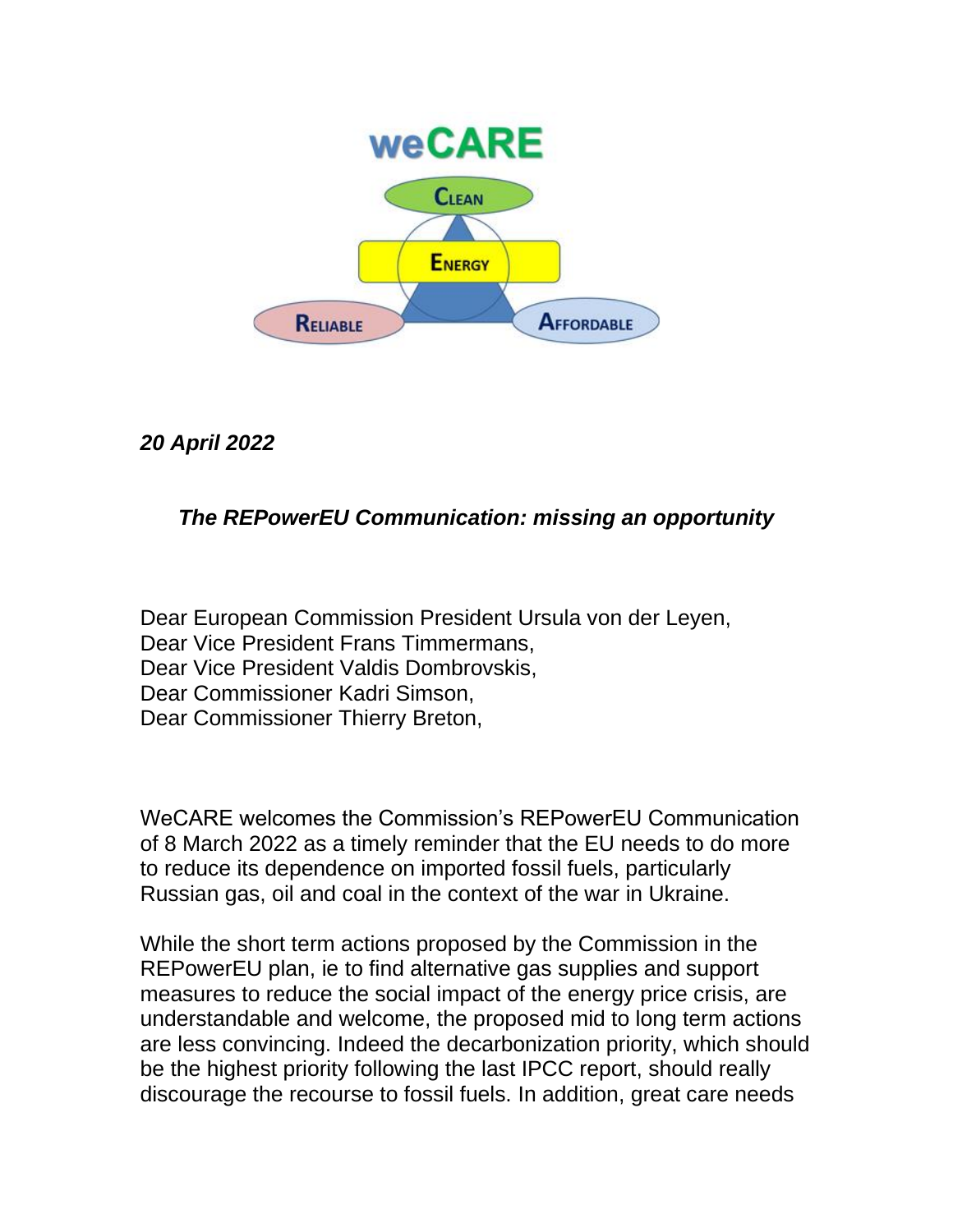to be taken not to put the EU at risk of another dependency.

Accelerating the intended transition to intermittent wind and solar electricity without a credible policy for ensuring security of energy supply and system stability, while abandoning natural gas, is not going to work. Moreover, the required scale and high cost of renewable hydrogen in a Power-to-Power process should rule this out as an option for massive balancing of the intermittency. The answer has to be more nuclear energy - both extended operation of existing plants and accelerated building of new ones. WeCARE is very surprised the EC's communication makes hardly any mention of nuclear, which in our view is a necessary component of any plausible long-term electricity decarbonisation strategy, while guaranteeing reliability of supply.

Lessons need to be learned from the failed German Energiewende. The dash for intermittent renewables, combined with the nuclear phase out, has resulted in a dash for fossil fuels - dirty coal for the mid-term and gas via the North Stream pipeline(s) for the mid to longterm. As a consequence, the German population will pay 500 billion euros over 20 years in subsidies for renewables with nearly no benefit in terms of CO2 reduction, and all European citizens are facing higher electricity prices, since the electricity market system accentuates the booming price of gas. The Energiewende is not delivering on neither of the three conditions for a sustainable energy mix: it is not clean, it is not economic, it is not reliable. It should serve as a model of what NOT to do.

weCARE welcomes the Commission's intention to assess options for optimizing the electricity market design. The current market does not give the right signals for capital-intensive investments, which will be massive in the coming decades. This reform of the electricity system will be a hard and long endeavor, but is has to start now, having as its unique objective to deliver clean, affordable and reliable electricity to consumers, households and industry, with a clear link between costs and price.

For the near future, the Commission should complement REPowerEU, in line with the promotional obligation of the Community under the Euratom Treaty, by (1) strongly supporting the long term